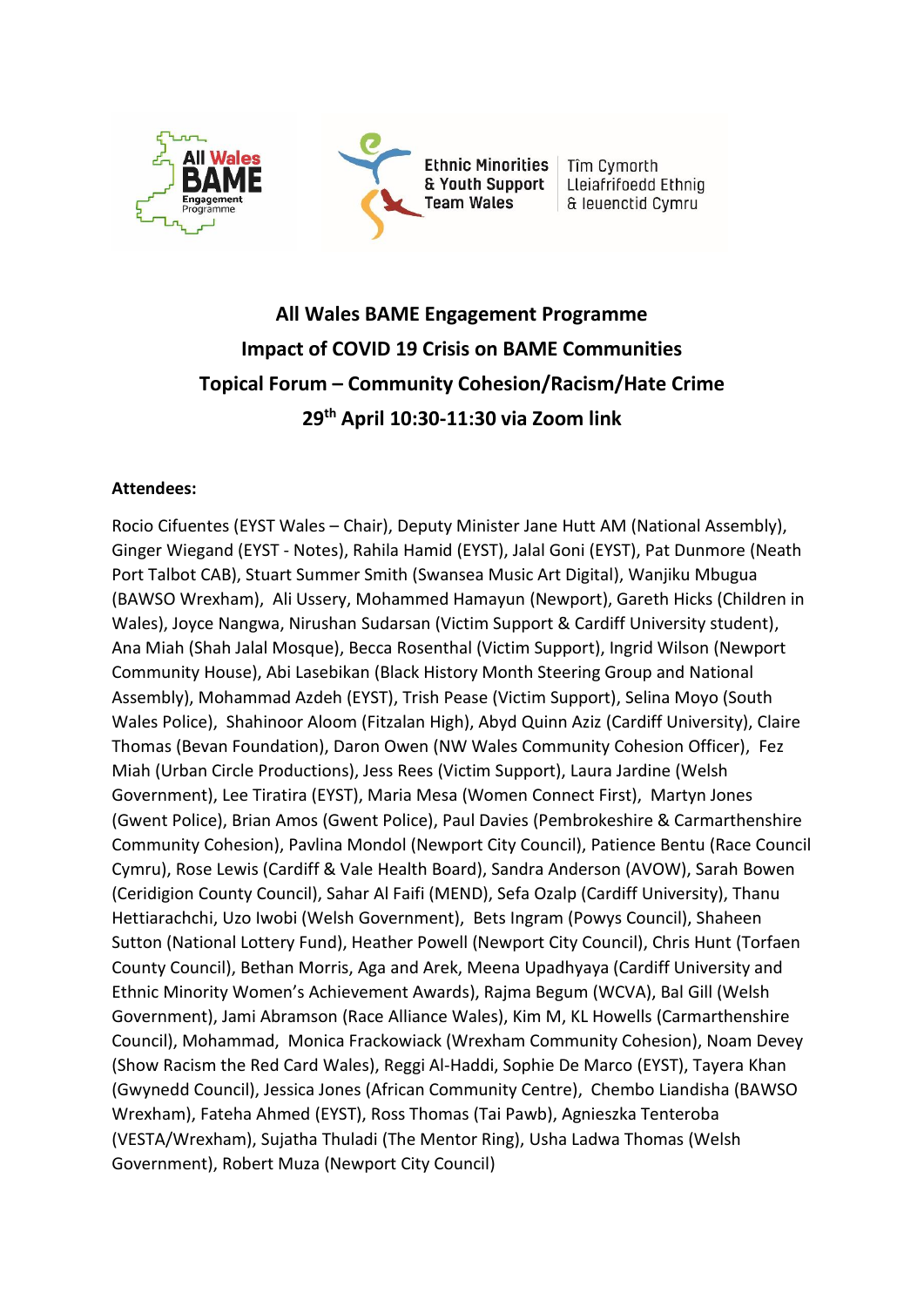## **Aims of this forum**

Today's agenda is about the impact of COVID 19 on community cohesion and hate crime. The aim today is to look for experiences on ground and find out what people think can be done about it. Has community cohesion gotten better or worse in this time? We invite examples that attendees have witnessed directly or have been told about. We want as much evidence as possible from the coal face. All the evidence gathered today will be written up with purpose to inform policy responses.

## **Deputy Minister and AM, Jane Hutt's Introduction/Address**

The Deputy Minister joined in for most of the last half of this forum. She gave a brief address expressing that she was eager to listen to participants. She is grateful to meet this group and noted that 69 attendees is very impressive. She noted that in its response to COVID 19 over the past weeks, Welsh Government wants to ensure that equalities are at the forefront. The Deputy Minister has a wide remit which includes equalities; domestic violence; Gypsy, Roma and Traveller people; crime and justice and the third sector. She has engaged with many groups recently, including Wales Race Forum, BAME Newport HUB, Wales Refugee Coalition and recognises the importance to engage locally and regionally as well as nationally. Shortly, she will be meeting with Faith Communities Forum. It is very important to communicate how Welsh Government can support the disproportionate impact of COVID 19 on BAME people as seen in the workforce and community. This was addressed in a statement by Vaughan Gethin AM, Minister for Health and Social Care, last week and in the establishment of the COVID 19 BAME Advisory Group. Welsh Government is now moving to consider how to get out of lockdown, with the First Minister publishing a proposed framework last Friday. The Deputy Minister has made clear that COVID 19 crisis has potential to deepen inequalities and that it is very important to get exit from lockdown right and protect frontline workers, so we do not go back to outbreak and small outbreaks. Public health must be at the forefront as well as social and economic considerations. One proposal is that any move should be equality impact assessed, so as not to disadvantage people with protected characteristics – but even better may possibly lead to a more inclusive society. The Deputy Minister would like to hear this group's views on how to exit the lockdown in a way that does not exacerbate inequalities but rather provides potential for positive transformations. That is a big discussion, perhaps for another occasion.

*The following is a summary of experiences, concerns, and paths for potential action from forum attendees in regard to the impact of COVID 19 on Community Cohesion, Racism and Hate crime.*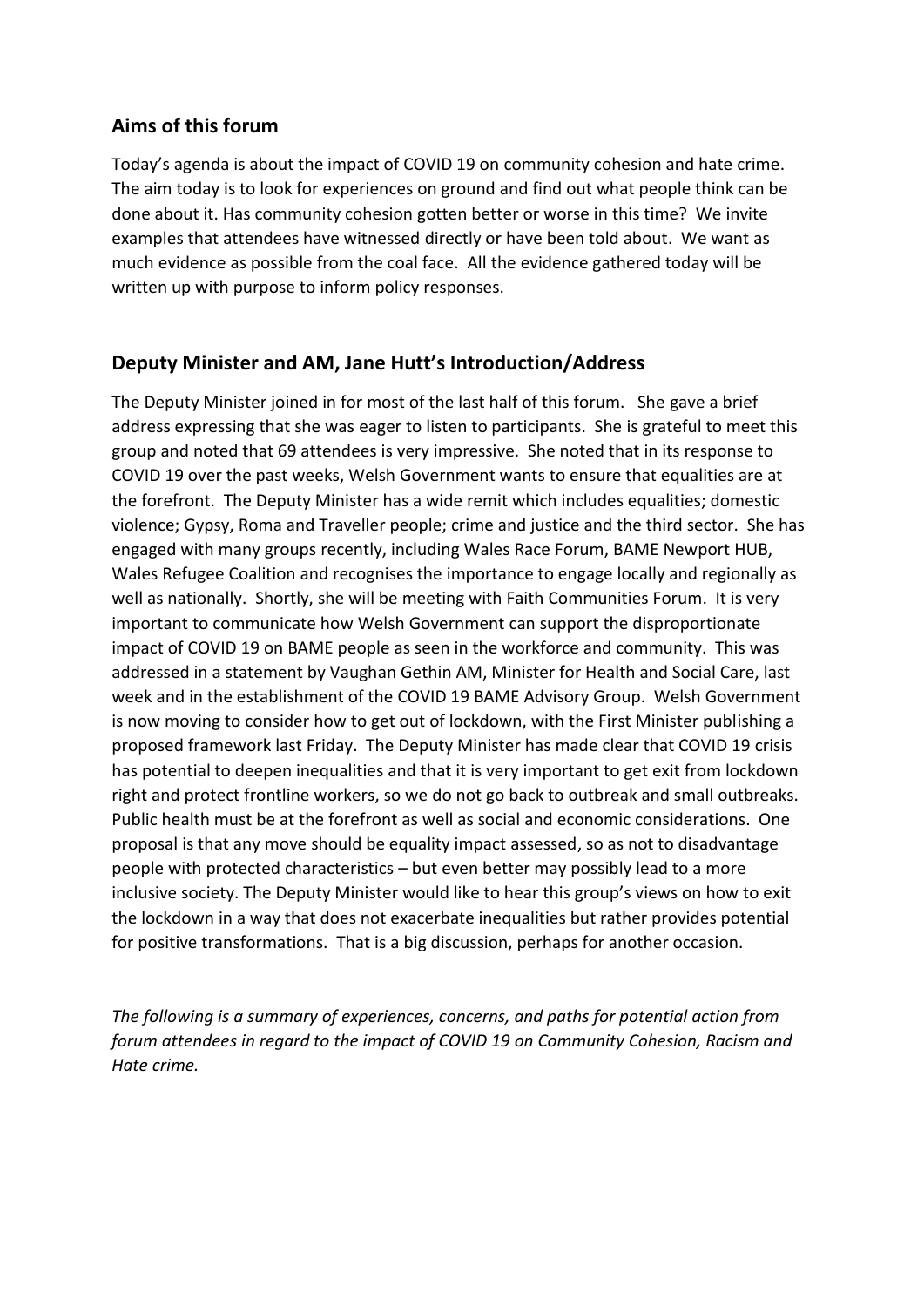# **Indications that street-based hate crime has declined since lockdown orders may be masking other dynamics**

### *Hate crime reporting & street-based hate crime*

- Dialogue at weekly police dial ups in Swansea indicate that hate crime has gone down; however there have been reports of abuse directed at members of the Chinese community relating to the pandemic and they have suffered greatly.
- We should not be misled by low hate crime figures. That would be akin to misconception that shoplifting is down now. Coming out of this, things will get worse and we need to prepare. Community cohesion is currently strong because people are helping each other now, but we should not get lulled into sense of false security.
- Hate crime reporting is currently low because people are living in fear of uncertainty and reporting is last thing on their agenda, as they are struggling to survive.
- Gwent police have a weekly phone-in forum on aspect of community cohesion and hate crime. They stress importance of using 101 system. Once its logged, its locked. Please call 101 or contact one of us with concerns. Police are doing all they can to minimise tensions in community.
- One can also phone Victim Support or report at their online reporting portal: <https://www.reporthate.victimsupport.org.uk/hate-crime/>
- Likewise one can report online at TrueVision [https://www.report-it.org.uk/home.](https://www.report-it.org.uk/home) True Vision will collate national figures and trends and can also make referral to local police if necessary.
- One way to tackle hate crime is skilling up people in reporting. There have been efforts to try to organise conference in Newport around that.
- Currently, EYST is offering online training in challenging hate crime to professionals "Don't Hate, Educate." Contact [nicky@eyst.org.uk.](mailto:nicky@eyst.org.uk) When schools reopen, it will be offered to teachers and pupils.
- From Chat: Victim Support will soon release sessions around raising awareness of Hate Crime to key community people, professionals and anyone else interested in Hate Crime. To get on mailing list, contact [Becca.rosenthal@victimsupport.org.uk](mailto:Becca.rosenthal@victimsupport.org.uk)
- There is wide consensus of the importance of encouraging and supporting people to report hate crime.
- From Chat Welsh Government makes the point that having evidence on hate crime in terms of reporting figures gives them a strong base for our policy response.

*People targeted and abused by neighbours*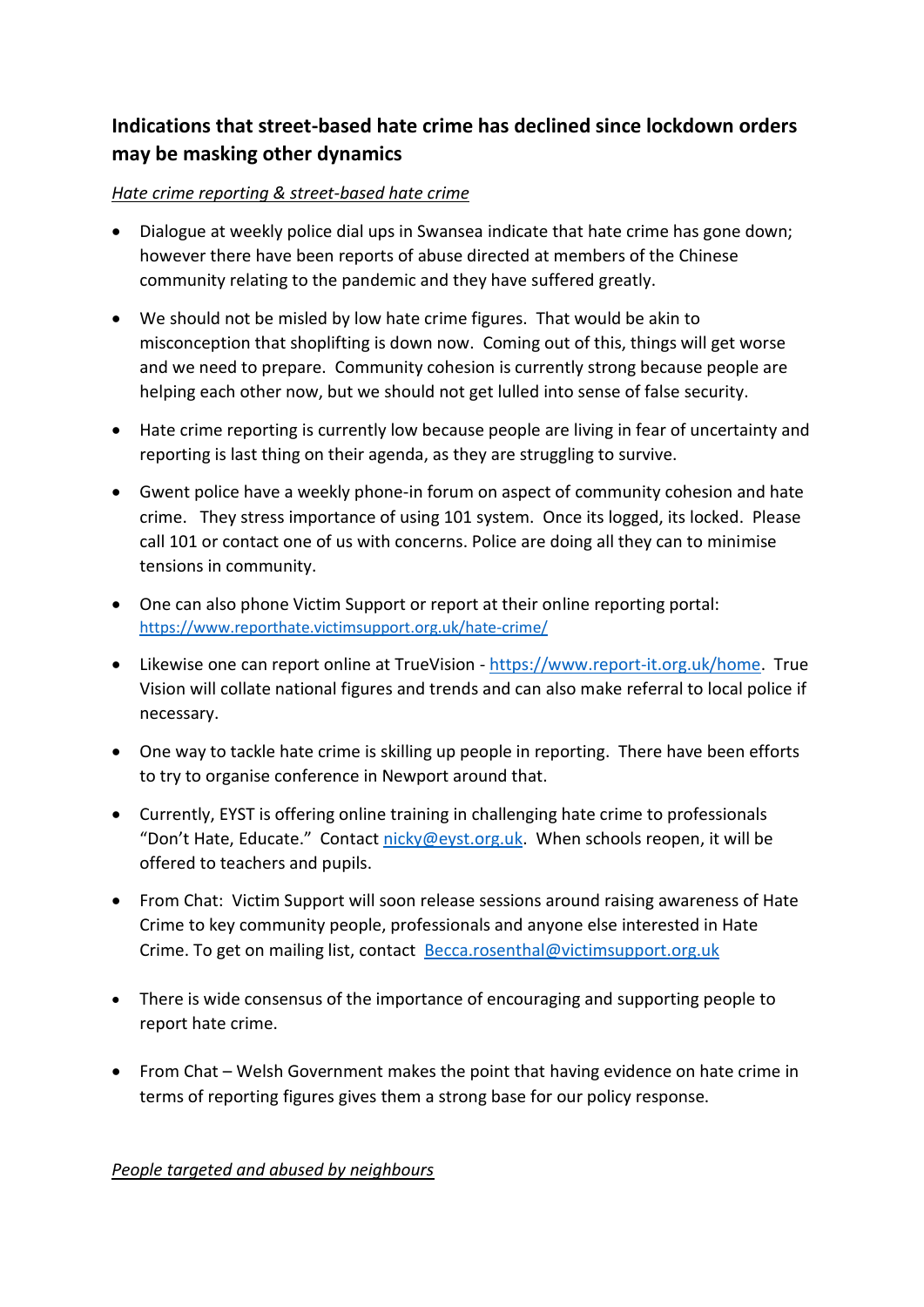- "How many people are stuck in unsuitable housing, waiting to be moved on, and are suffering?"
- Example a client in temporary accommodation has been abused by her downstairs neighbour and is afraid to leave the house. The police have been to the property 6-7 times and it's been reported to housing options, but she is still awaiting a resolution.
- Victim Support notes that clients they are currently supporting are mainly experiencing neighbour related abuse, rendering them, "prisoners in own home," afraid to go in back gardens or on daily walks because they do not feel safe in their neighbourhood. People experiencing this are reluctant to phone police either thinking the case is trivial or fear of escalating tension and reactions from neighbour. Victim Support is encouraging reports of anything that is neighbour related. They are looking to create online materials which reassure and encourage people to report via 101 or use online reporting.

#### *Increase in online hate*

- There is much evidence that online hate speech has risen in the lockdown period. Social pressure of the lockdown drives people to use online means even more than normal.
- Online, there is much conspiratorial talk and mis/disinformation. Likewise, as online use is going up, people are talking and sharing stories more, thus exacerbating spread of both rumours and of examples of hate speech and stereotyping.
- Question: Are there any attempts to demystify mis/dis-information? We must have a way to separate truth and facts from disinformation, so agencies can distribute truth through their networks.
- A lead researcher at Cardiff University's "HateLab," which monitors online hate speech verified that his lab is observing more online hate in recent times. HateLab's current focus is UK wide. Question: Would Welsh Government be interested in using this opportunity to collaborate and fund Welsh focussed research about online hate? This could be a collaboration between organisations, for example: MEND, the Chinese community, Welsh Government and Hatelab. "Research is costly, but we need all the intelligence we can get, and universities are crucial at looking at online crime."
- There were a number of chat comments that agreed that Welsh specific research into online hate speech would be a good idea.
- The Deputy Minister noted that we need all the intelligence we can get, and universities are crucial at looking at online crime; we also need to look at what happens next – particularly in terms of challenging hate narratives - how can we keep alive the current recognition of BAME and migrant people's contributions to NHS and essential sectors?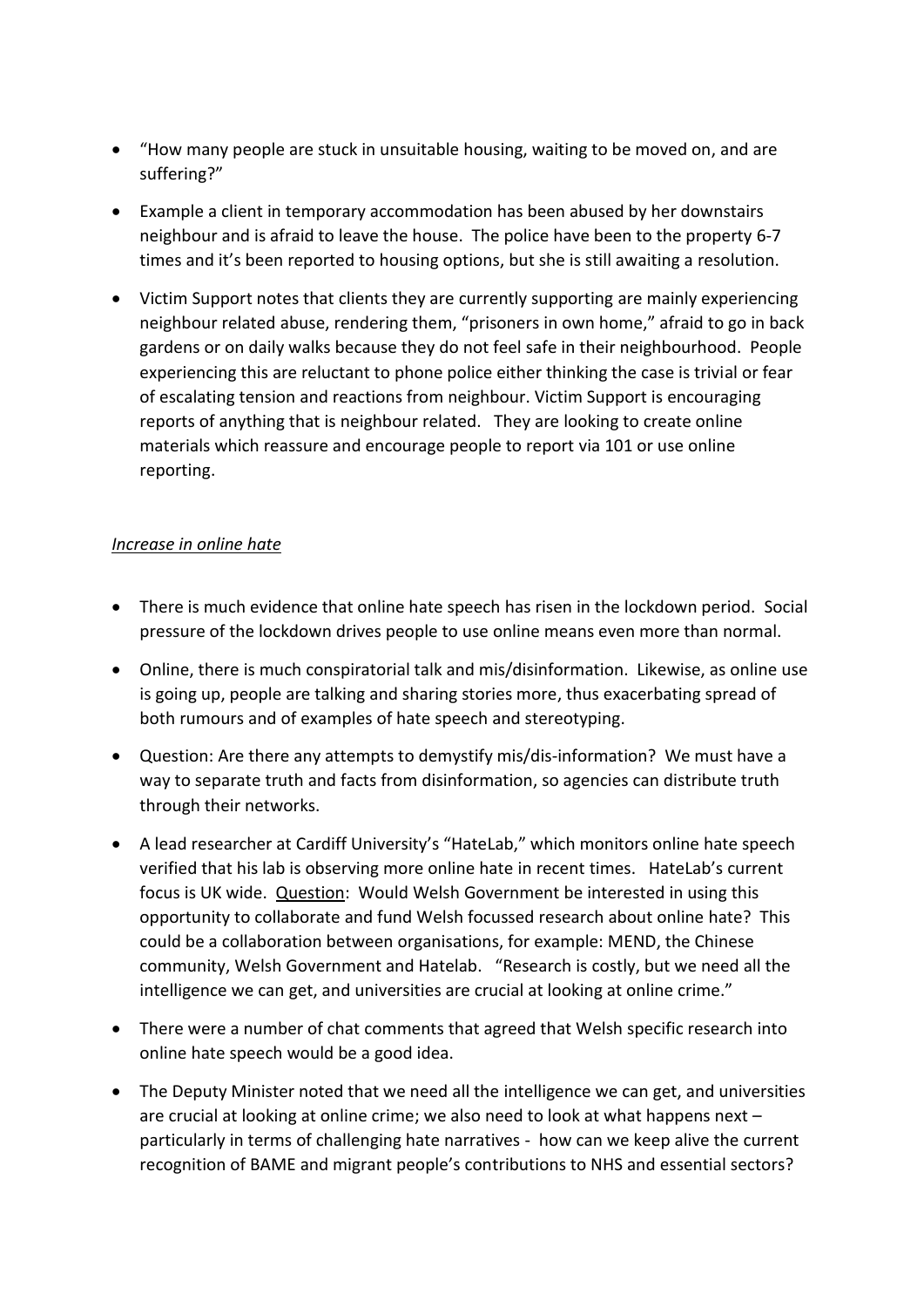## **Stereotypes of Muslim communities, some particularly relating to Ramadan**

- Rumours are circulating in multiple platforms/spaces that COVID 19 will peak during Ramadan because Muslim community is gathering and socialising.
- "During Ramadan, we are supposed to pray in the mosque, and this is the first time in history that we can't … These rumours are causing panic in the community because we are in fact following the guidelines strictly and we are already in spiritual pain."
- In some cases, wider community which is becoming aware of disproportionate impact of COVID 19 on BAME people, especially in particular parts of Wales such as Newport, is engaging in victim-blaming. On some occasions, questions are raised as to whether BAME and/or Muslim people are social distancing or aware of public messages. Those may be valid questions to be asked but can quickly become victim blaming. This is a worrying trend to be aware of.
- It is very troubling that Trevor Phillips, who has been suspended from the Labour party for racism, for Islamophobic remarks, has been appointed to lead the inquiry into COVID 19 disproportionate impact on BAME communities. Most people who have died in frontlines NHS are BME and Muslim. No one will have faith that he will be fair to Muslim people in that enquiry. WG should have own independent inquiry apart from Trevor Philips.
- Some concerned about police stopping BAME people who are delivering food to vulnerable people.
- Gwent police have been doing work to ensure that that the message goes out and that mosques are following social distance guidelines.

# **Global dimension**

- International students still living in Wales need attention Stephen Carr from WGLA had a Zoom meeting with 100 international students yesterday, many of whom were not aware of a lot of COVID issues. The meeting was well received. Universities are doing what they can, but it would be very good for Welsh Government to address this group as well.
- African people are being racially abused in China and that has had backlash across the globe. People in African communities here are sharing video clips about attacks in China against African people and it is very distressing. Race Council Cymru has held meeting with Chinese community in Swansea to see how we can stop escalation of these messages and work together to counteract.
- Across the globe, ethnic minority people are bearing the brunt of COVID 19 both in terms of getting the virus and having negative outcomes such as critical care or death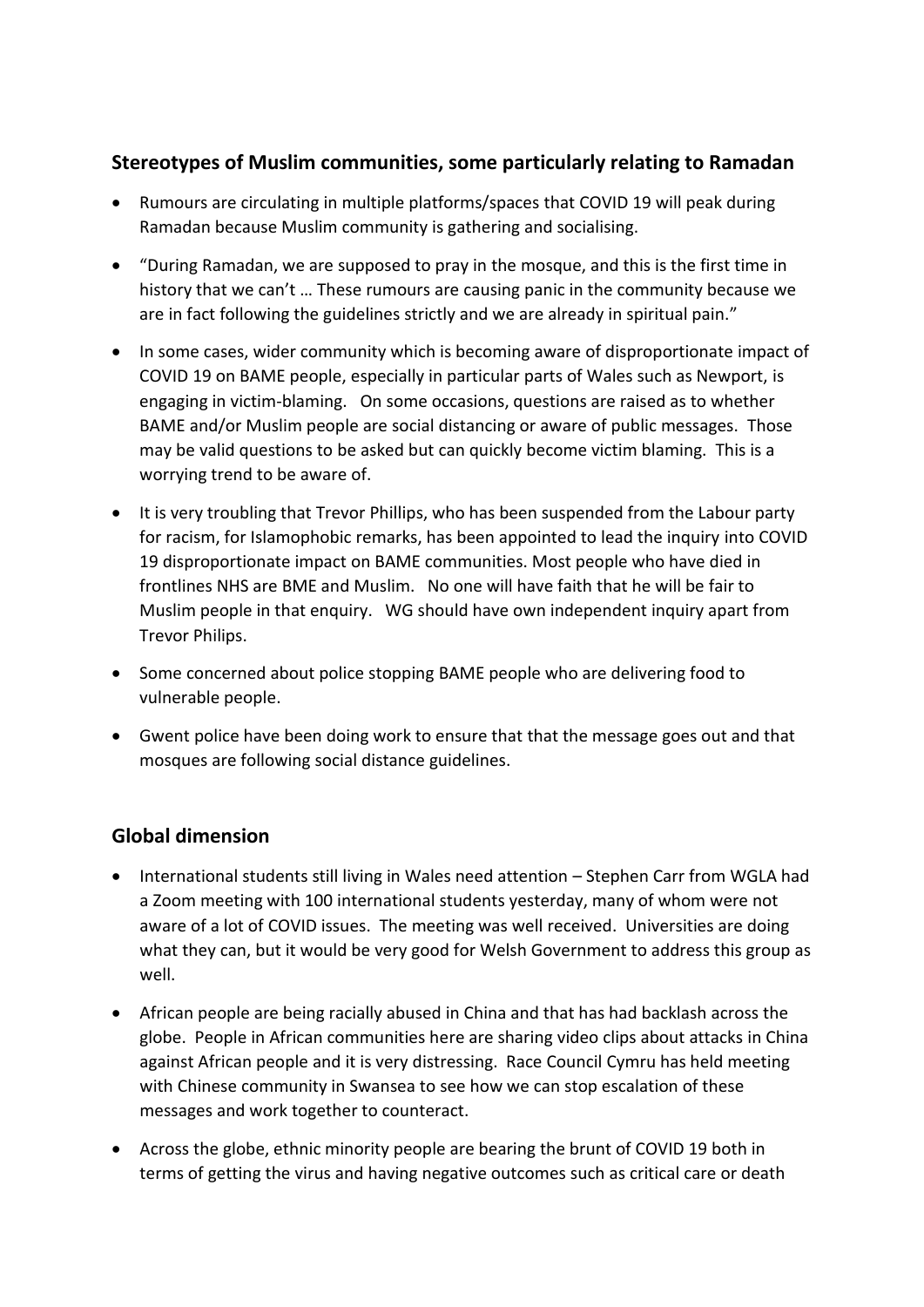disproportionately and bearing the brunt of economic fallout due to lockdown. This is well documented in United States and other countries as well as the UK. Causes are years of institutional racism and discrimination: socioeconomic status leading to underlying health conditions, quality of housing, environmental racism – living in polluted areas, occupational segregation into low paying jobs, including many frontline sectors such as transport, delivery, domestic worker, health and care workers, food service, food production.

# **"Holding on to the Gains"**

#### *Using this time to amplify positive messages and counter-narratives to prejudice and hate*

- There are some gains in community cohesion now, and in order to keep that going post COVID, there must be strong community engagement.
- Currently there is societal and cultural acknowledgment of contribution of BAME people to NHS. And there are numerous examples of ethnic minority people, communities and establishments supporting the wider communities and the NHS. There are also many examples of diverse communities and neighbours coming together to support each other: creating food parcels, making food deliveries, providing IT equipment and broadband access. "COVID 19, in a funny way, has brought whole community together and we are witnessing acts of kindness, sacrifice and also seeing the impact that the BME community has on the wider community."
- Amplifying these positive stories and narratives about BAME and migrant contributions to NHS, essential sectors and community volunteering and food provision, etc can indirectly and directly fight racist ideas.
- We organisations in the BAME/racial equality sector must connect with each other and promote these messages ourselves. For instance, the MEND website is providing platform for anyone to blog personal stories. Anyone can write and send stories to Sahar Al-Faifi and she will send to MEND website to be shared with all social media platforms: [sahar.al-faifi@mend.org.uk.](mailto:sahar.al-faifi@mend.org.uk) Likewise Newport CAB can promote local positive stories: [pat.dunmore@citizensadvicesnpt.org.uk](mailto:pat.dunmore@citizensadvicesnpt.org.uk)
- Stories are very powerful and its vital to record as much as possible at this time so it's not forgotten post Covid-19. Race Alliance Wales is currently collecting stories (200-300 words) to capture personal experiences of BAME individuals and communities during this period. Please send any experiences to [racealliancewales@gmail.com](mailto:racealliancewales@gmail.com)
- **However**, Welsh Government, local government, mainstream media and non-BAME voluntary organisations must all do more do more to promote these stories. For instance, a lot of the 'Save the NHS' imagery in mainstream media appears to be 'whitewashed' with little representation of people of colour.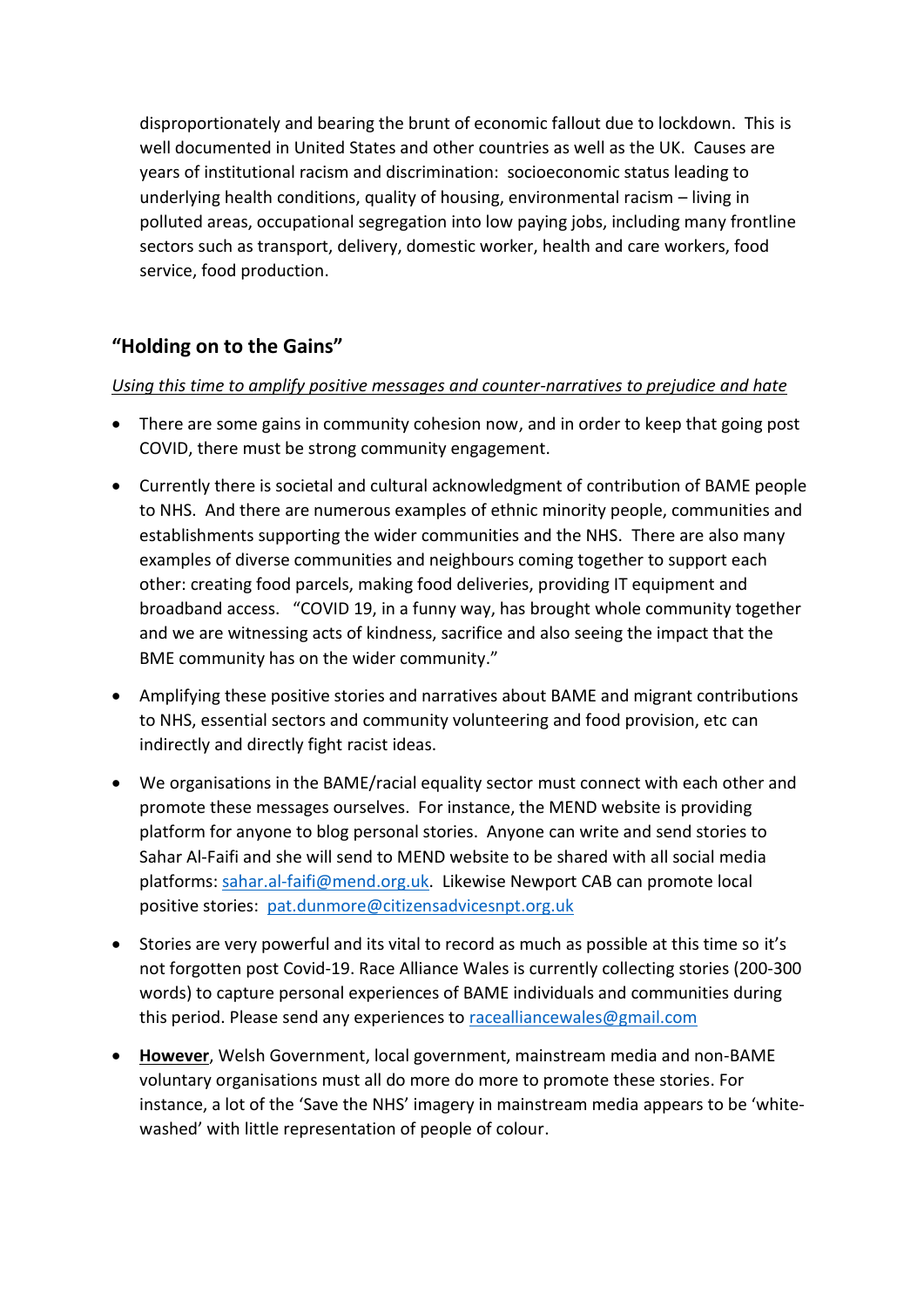- It is important to be sure our communications are spreading helpful and constructive messages, especially considering a lot of young people are seeing these narratives. We need to connect positive and light-hearted stories with impactful and serious stories. That will make our framing more believable and our stories more widely accepted. For example, the Welsh Government statement on Chinese Community.
- From chat: Bevan Foundation has recently published a report titled "Shared Ground: Integration of Migrants in Wales<https://www.bevanfoundation.org/publications/>

## *Continuing the lift on No Recourse to Public Funds*

- At the moment, UK Government and Welsh Government have lifted rules relating to No Recourse to Public Funds and for now, many more women surviving domestic violence are able to access refuge. Organisations such as BAWSO are very grateful for that, but what happens after the pandemic? When women need to move on from refuge to their own accommodation, will Government be sure there is a way to do this?
- During the lockdown, BAWSO have seen an increase in referrals both for women surviving domestic violence and trafficking (NB: there is often a correlation between the two). People are coming forward during the lockdown as "they can't stand it anymore." The domestic violence cases that BAWSO deals with can involve multiple family perpetrators: brothers, in laws, partners. "These women have escaped for now; What happens after?"
- Wales Refugee Coalition are also organising a campaign to argue for scrapping No Recourse to Public funds and would invite BAWSO to get involved as well.
- Deputy Minister's comments in relation to this issue: She is glad to hear from BAWSO and Wales Refugee Coalition. Welsh Government have secured some leeway on NRPF for now.

#### *Keeping the energy of this forum and others like it going and gaining momentum*

- There is consensus with Deputy Minister's proposal to have a subsequent conversation about best and most equitable/transformative way to exit lockdown. This group is up for such continued conversation.
- One suggestion was for a point person to coordinate media efforts and another suggested a funded policy role to coordinate issues and take them forward.
- Perhaps this forum can create a couple of sub-groups one regarding media and one regarding keeping the gains/exiting lockdown.

## **Institutional Racism**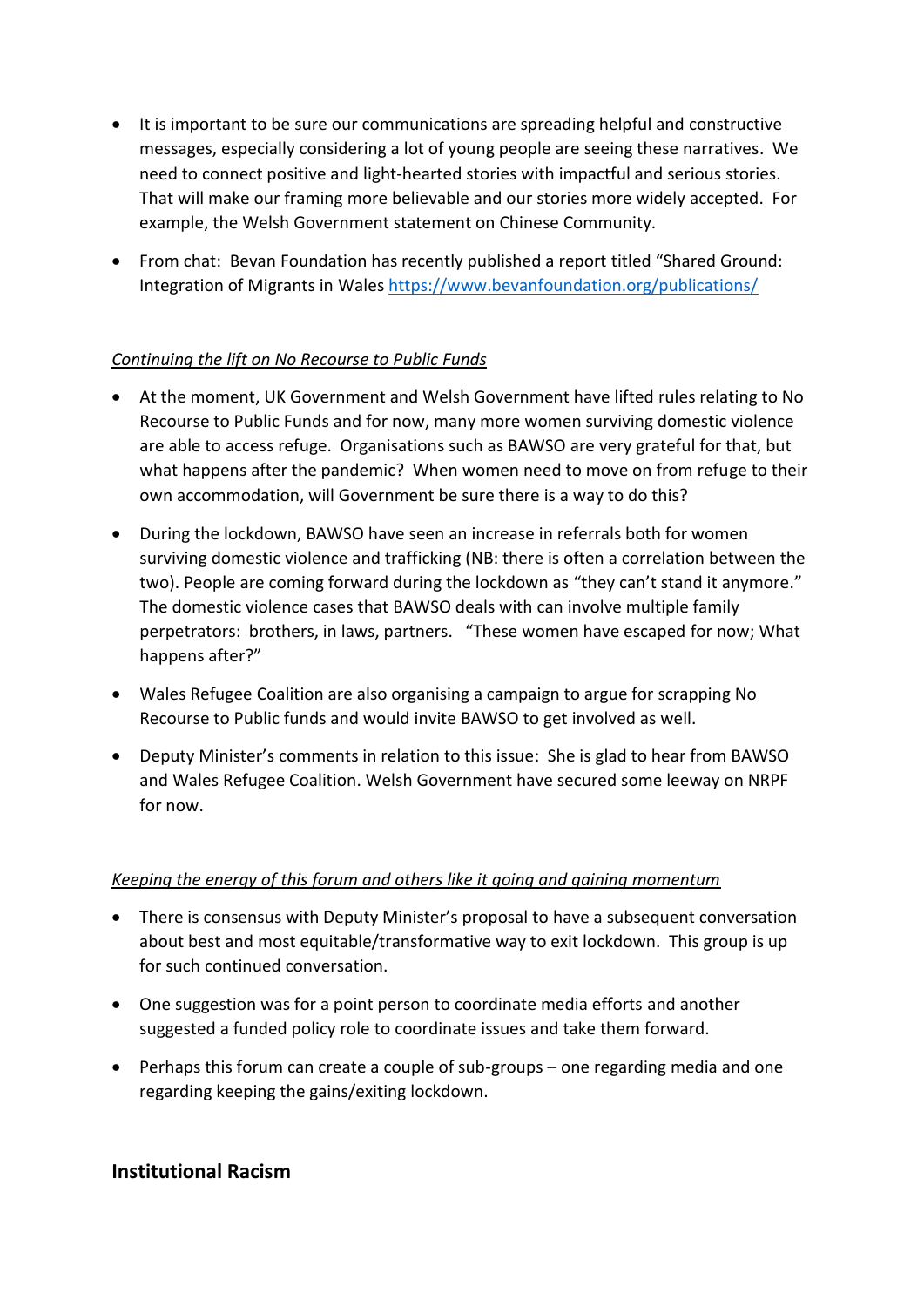- It was noted that the 27-year anniversary of Stephen Lawrence's death was last week Wednesday. The aftermath of that tragedy allowed us to look in depth at institutional racism in our society for the first time. "Never forget that the power we have to challenge started with McPherson report and it's important that we teach youth the power of engaging and challenging. Without that, I wouldn't be here today."
- For years and years, people engaging in work in this sector have reported a combination of disadvantage and inequality for ethnic minority people and it is still happening.
- BAME people are over=represented in essential/frontline sectors, including low paying ones, which have been undervalued until now.
- One attendee has many family members who are nurses or workers in social care, who feel they are unable to say "No" to situations they feel dangerous, such as situations in care home where they have no protective equipment. They are exposed to COVID 19 even though they are more vulnerable to getting virus.
- Likewise, an attendee has noted an increase in BAME people working front of house in supermarkets, which are taking on BAME people in greater numbers only in a time when they need to take on more workers quickly.
- Hate crime (except online) may be low, but we need to prepare for what happens after COVID 19 is over. "The blame game is coming; Society always needs scapegoat. How do we prepare for post-COVID?" Note from chat: Concern that in economy slump post COVID, BAME people and migrants will be blamed for lack of jobs.
- From chat: Big concern that dependent families of migrant workers/work permit holders who have died in the front line are likely to be removed from the UK, depending on their situation. Relating to Home Office hostile environment.
- Question: We know there is English based inquiry on disproportion effect on BAME COVID. Will WG take on study based in Wales? Real fears this pandemic is showing fault lines and inequalities in society and after effects will only make it worse. We would like to be involved in learning good practice, developing community support and working with you on it. Can we do that?
- Deputy Ministers comments in relation to these points:
	- She referenced last week's statement from Health Minister Vaughan Gethin. In that he said, we are engaging with health professionals, medical associations, Race Council Cymru and other key community figures.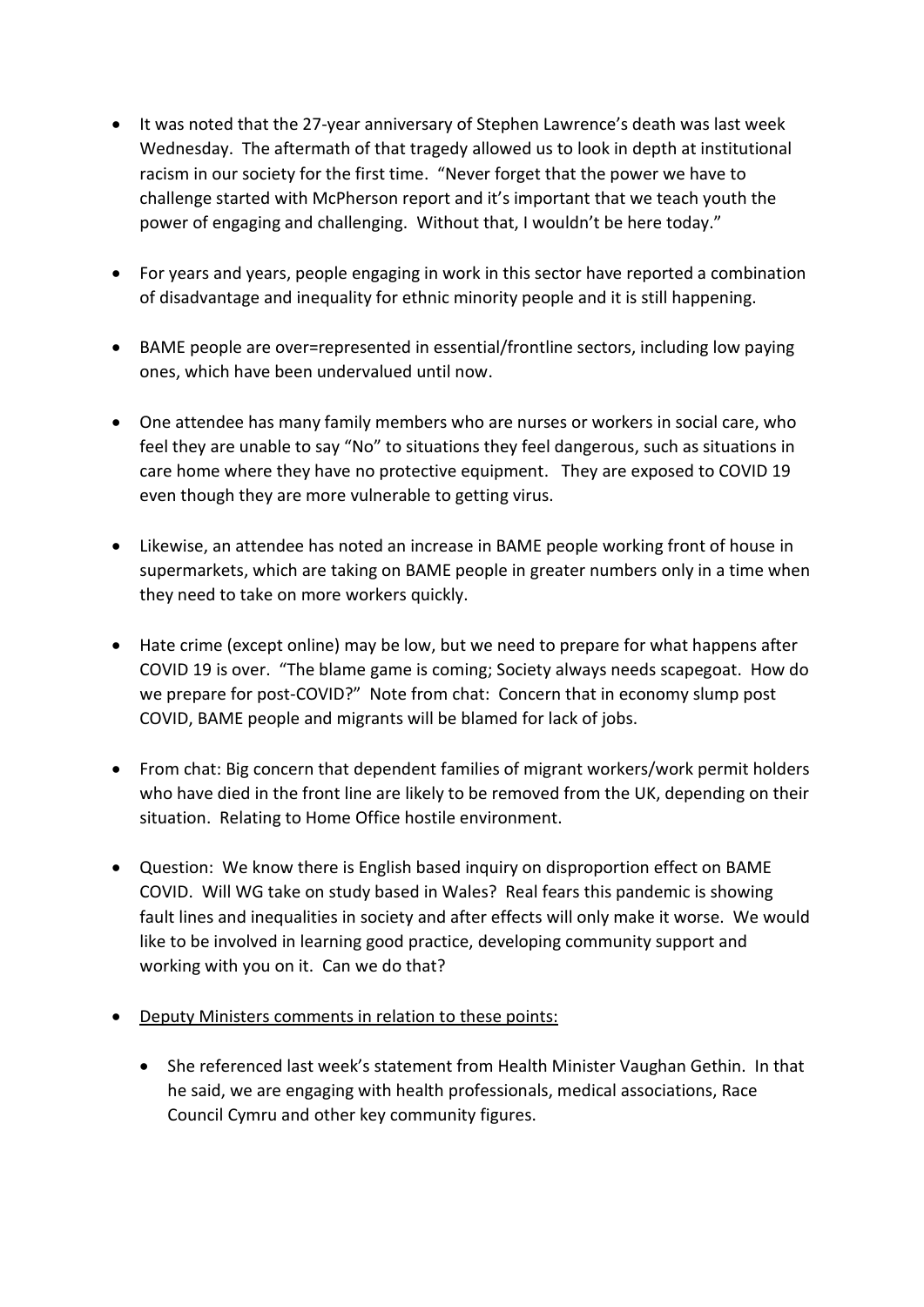- Now they are moving into advisory, inquiry and evidence gathering stage. There is a meeting of a BAME COVID 19 advisory group today at which Heather Payne from the Chief Medical Officers office will be a key official from medical perspective. This group will look at workforce risk issues including for allied health professionals, but they will also be looking at the impact from a community perspective and engaging many agents.
- She is very interested with the point that many BAME people are going into another frontline space. And she is conscious of the important point that this applies to social care as well as healthcare.
- The Deputy Minister references the need to understand Welsh perspectives, epidemiology and statistics and to link those with ONS, the UK government and the Scottish Government and noted that this is a global phenomenon. It doesn't only apply to Wales.
- She suggested meeting again with this group to talk about how the exit from lockdown avoids exacerbating inequalities and even makes positive transformations.
- Budgets and priorities are always difficult. Welsh Government has had to put a lot of budget over and above the Westminster contribution to address the crisis right now in term of business. But there is also a need to look at what is done coming out of lockdown to ensure inequalities do not deepen.
- She is very interested with the point that many BAME people are going into additional frontline spaces. And she is conscious of the important point about risks applying to social care as well as healthcare.
- She takes the point about how we can build on the gains made during this period. We must recognise the contributions of and impact on BAME people in relation to this virus and must make sure that is handled and respected and at the forefront of policy.

## **Closing to meeting: Next steps and AOB**

- This is the last of this weekly forum series to gather initial evidence of the impact of COVID 19 on Black, Asian and ethnic. We are ensuring that the notes from this forum series are reaching officials in Welsh Government. We will likely schedule additional forums in time.
- If anyone is interested in joining a subgroup either on a) media or b) "keeping the gains"/equitable exit to lockdown, say so in chat.